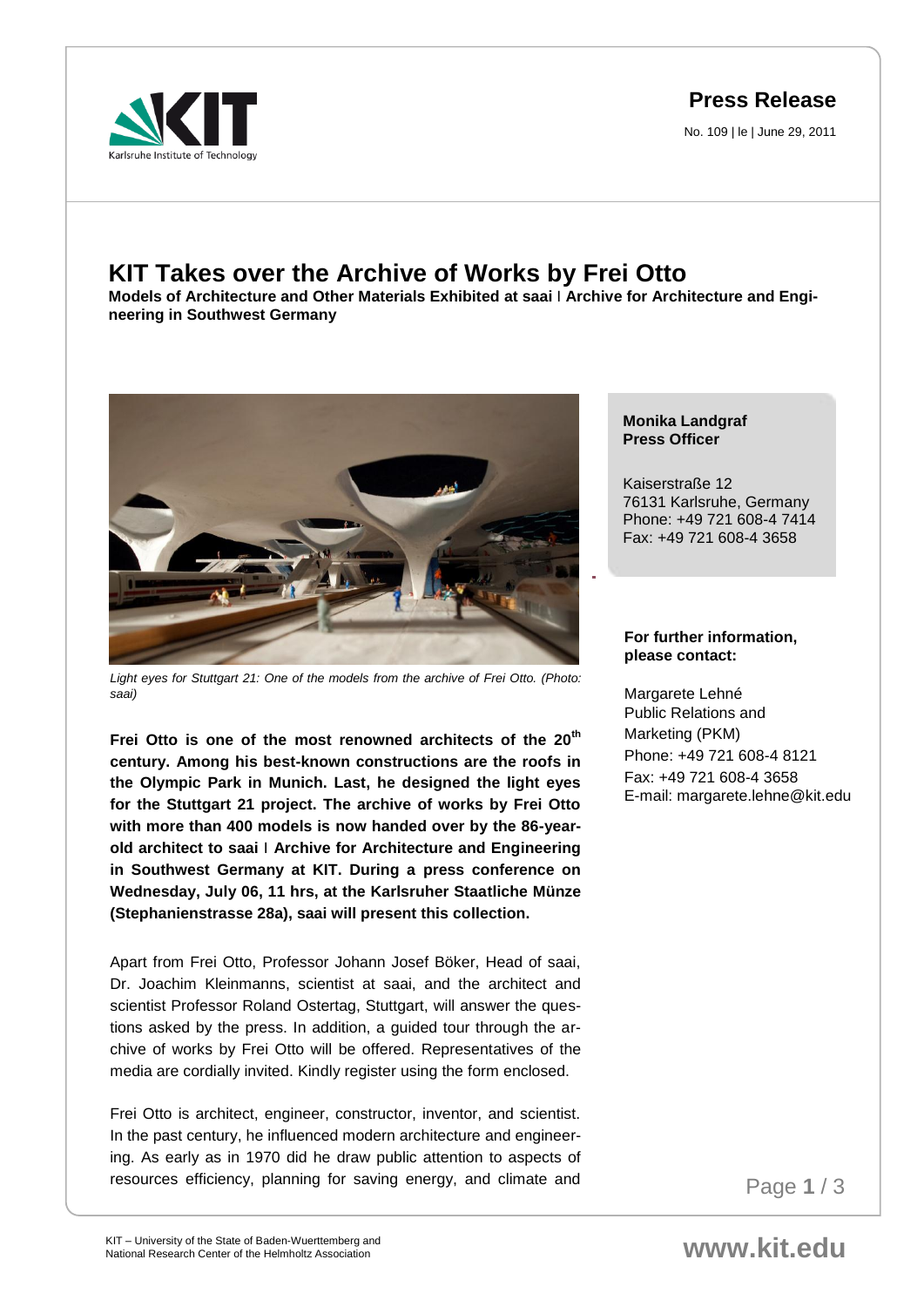

environmental protection during construction. Frei Otto extensively worked on these topics, for instance, by developing and inventing viable and energy-efficient constructions.

In February this year already were 429 models of architecture transferred from the artist's workshop at Warmbronn to KIT. Other materials, such as sketches and plans, files, photos, and specimen copies will follow. "As soon as these documents will be in Karlsruhe, we will start with the indexing of the material, which is the prerequisite for its use," says the Head of saai, Professor Johann Josef Böker.

KIT has purchased the archive of works with financial support by the State of Baden-Württemberg and transferred it to saai. Numerous, also international institutions, such as the Centre Pompidou, Paris, struggled to get this collection. Thanks to the architect and scientist Professor Roland Ostertag, Stuttgart, the collection now stays in Baden-Württemberg at a university. "This is an investment with perspective, in the future, in research, in education and training of future generations," says Ostertag. The decision in favor of the saai was made due to its convincing concept: While most competitors wanted to present some models of high value in exhibitions, saai intends to use the works as a basis of research. "For this purpose, also the files and plans will be of crucial importance," says Dr. Joachim Kleinmanns, scientist at saai. "This inventory allows to reproduce the planning process in all individual steps." At the Staatliche Münze Karlsruhe (state's mint), the materials will be accessible for scientific, didactic, and artistic purposes. Access of the public will require advance reservation.

After an indexing phase in the next years, several research projects of saai and external researchers will then be dedicated to partial aspects of the works by Frei Otto. In addition, the archive will be permanently available to the institutions of KIT and other establishments as teaching material. saai understands itself as coordination partner for research and teaching activities relating to the works of Frei Otto. It is one of the most significant and largest archives of architecture in Germany. Here, inventories of more than 200 architects and engineers with more than 1 million documents are stored.

## **About Frei Otto**

Frei Otto was born in 1925 at Siegmar, Saxony, and studied architecture at the Technical University of Berlin. In 1952, the started his career as free-lance architect. In 1958, he founded the "Entwicklungsstätte für den Leichtbau" (workshop for the development of lightweight construction). In 1964, he was appointed head of the Institute for Lightweight Load-bearing Surface Structures of the